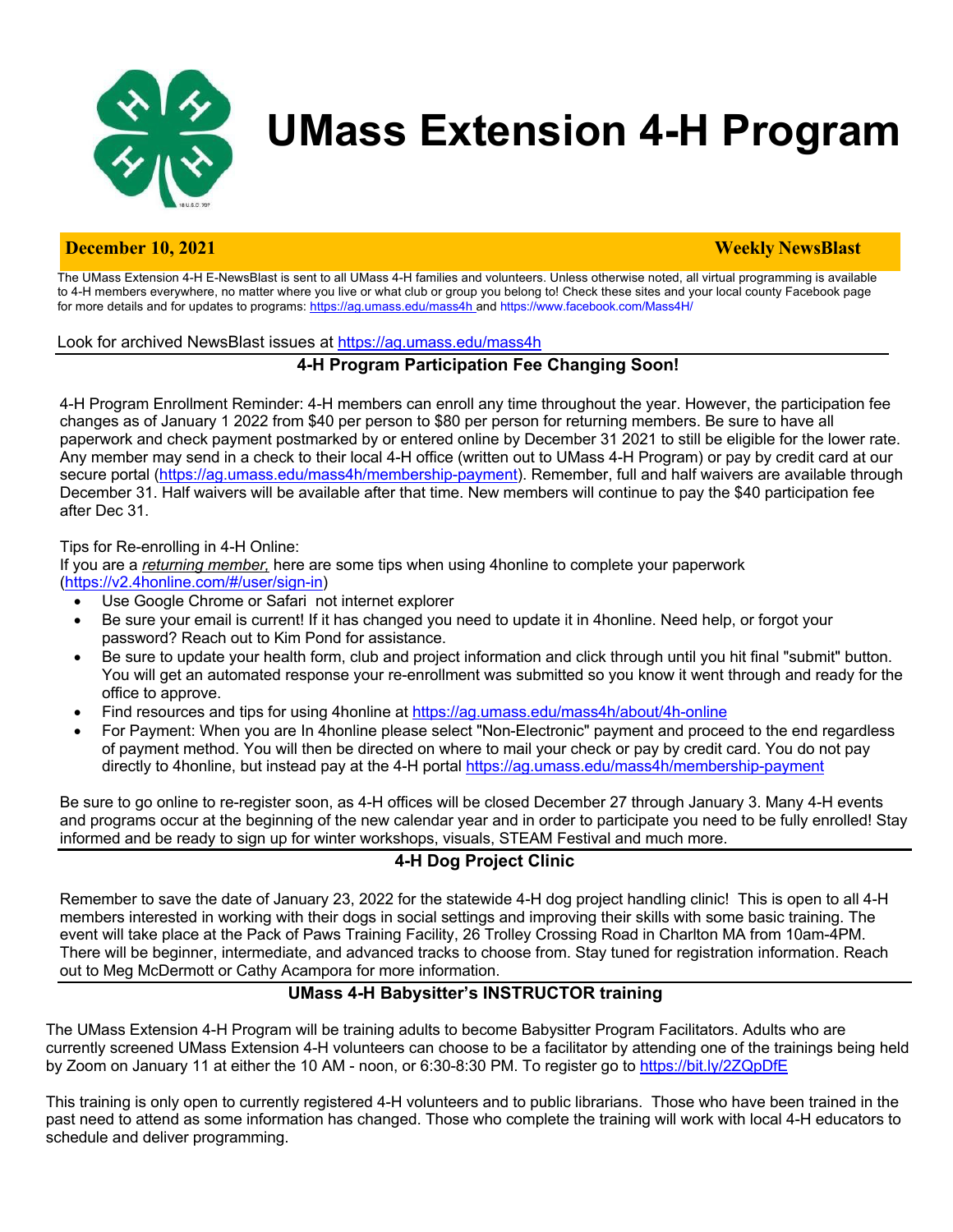# **Upcoming National 4-H Summit Opportunities for Teens:**

**National 4-H Agriscience Summit in Bethesda, MD**: The National 4-H Agriscience Summit in Bethesda, MD (right outside of Washington D.C) will take place on March 10-13, 2022. Teams from across the county will attend workshops, develop local plans/project and interact with industry professionals and develop the skills and knowledge needed for the challenges facing agriculture, food security, and sustainability. High School teens interested in the opportunity are encouraged to apply by January 7th, 2022 to Carrie Chickering-Sears ccsears@umass.edu Applications can be found at https://ag.umass.edu/mass4h/clubs-programs/leadership

### **National 4-H Conference in Washington D.C.** March 19-24, 2022

Participants in National 4-H Conference work together in the four weeks prior to the conference to prepare briefings on important topics. During the conference, delegates will virtually present their prepared briefings to federal officials in Washington, D.C. Delegates also participate in workshops that increase their knowledge, resources, and skills while discussing topics affecting youth and 4-H programming nationwide. There will also be time to make appointments on Capitol Hill with their Congressional delegation Delegates not only learn while at the conference: they are empowered to create positive social change in their communities and have the opportunity to practice and apply their skills in a real-world setting. Applications are found at https://ag.umass.edu/mass4h/clubs-programs/leadership and are due to Kim Pond (kima@umass.edu) by January 7, 2021.

### **Animal Science Programs**

Contact Carrie Sears with any questions or to register for any of the events below at ccsears@umext.umass.edu

December  $16<sup>th</sup> - 7$ pm Horse Chat (Zoom) December  $19<sup>th</sup> - 11$ am MA 4-H Calf Sale & Clinics – Ag Office – Big E Fairgrounds

#### **Rabbit Workshop Returns in 2022!**

The 40<sup>th</sup> Annual Massachusetts 4-H Workshop is scheduled for January 22<sup>nd</sup> at the Eastern States Exposition in West Springfield, MA in the Farm-A-Rama Building. The Massachusetts 4-H Rabbit Advisory is pleased to offer this event inperson with quality workshops and presenters. Watch for the details in December.

#### **Animal Biosecurity**

People who raise animals are not the only ones who need to be concerned about diseases that can easily spread between humans and animals. These types of diseases are called zoonotic diseases, and anyone who encounters animals could be at risk. The best way to prevent the spread of zoonotic diseases is by having and using a plan that reduces the risk of disease transmission. This is known as biosecurity and it is an important step to making sure people and animals remain healthy. Michigan State University updated their site with resources that can be used by leaders, youth and fair staff.

#### Learn more information at these links:

(Zoonotic Diseases) https://www.canr.msu.edu/animal\_science/zoonotic-disease (Fair & Exhibition Toolkit) https://www.canr.msu.edu/fair-and-exhibition-animal-health/ (One day Shows) https://www.canr.msu.edu/fair-and-exhibition-animal-health/one-day-livestock-jackpot-and-pop-up-shows

#### **Horse Chat**

**December 16th at 7pm via Zoom.** The topic will be Equine Careers with Kara Waldron-Murray. Feel free to pass this information along to your county advisory members, parents and members. Meeting Link - https://umassamherst.zoom.us/j/99176056546

#### **Save the Date!**

Zoom on December 27<sup>th</sup> at 7pm - Gabe Brown is a nationally recognized rancher that has his own marketing brand of beef and a leading expert on the regeneration of pastures. He goes all over the world speaking on this topic and he has agreed to spend time with us. His website is http://brownsranch.us/ Mr. Brown runs a 5000 acre operation, direct markets his beef plus farm tours and speaking engagements. Please email Carrie if you would like to participate at ccsears@umext.umass.edu

#### **Career AGsperience Program**

Unlock the Mysteries and Learn the Untold Secrets of Preparing for a Successful Career. Explore: Planning, Resume Development Internship Acquisition, Interviewing Skills Business Etiquette, Agriculture Related Careers and Beyond. Open to any youth between 13-18 years old. This is a FREE program and will be held on January 12 – February 16, 2022 (Wednesday evenings) at 6:30-7:45pm. REGISTER

at https://docs.google.com/forms/d/e/1FAIpQLSdguolQyPXu2NMyKpkfX3ln1a1hUoknd2wFYJGWaYuSAKC\_Tw/formResponse

# **New Hampshire Dairy Goat Seminar-39th Annual NH Farm, Forest & Garden Expo**

*Fencing Options for Small Ruminants – Saturday, February 5, 2022 10:30-12:00pm* Double Tree by Hilton Manchester Downtown, 700 Elm Street - Manchester, NH. This will be held in the meeting room in the main lobby area. The meeting will include the following: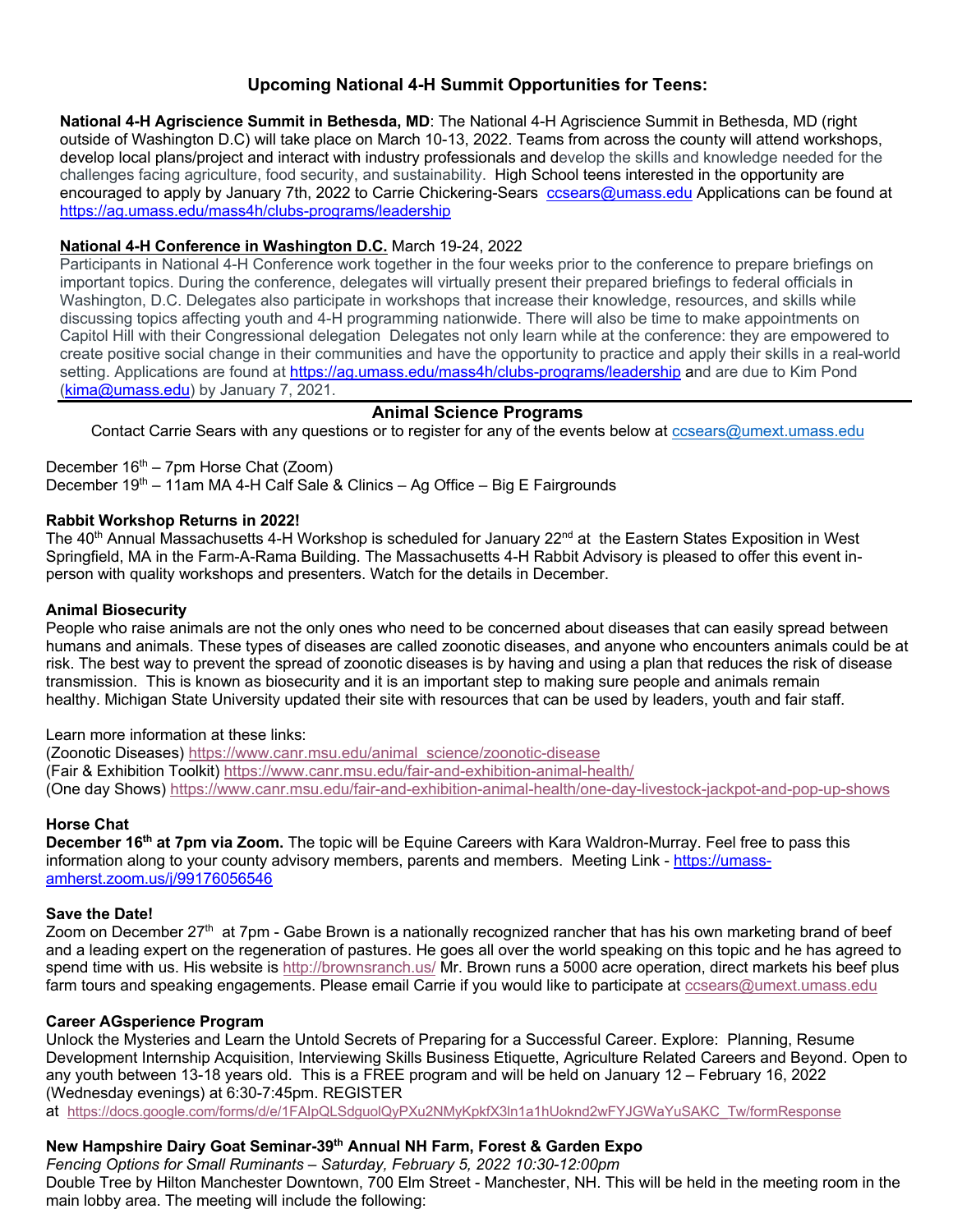- 10:30 a.m. ADGA District #1 Meeting Phil Cassette, Second Vice President, American Dairy Goat Association (ADGA); Tom Cox, ADGA President; and District #1 Director, Lorene Toth
- 11:00 a.m. "Fencing Options for Small Ruminants-Dave Kennard, Wellscroft Fencing, Harrisville, NH

# **UMass 4-H Community Service-Learning**

Let us know about your club's community service efforts so far this fall by taking a moment to fill out this quick survey: https://bit.ly/3lTcpXL Be sure to join the kickoff for the next phase of the UMass 4-H Community Service-Learning initiative! The kickoff will take place on Tuesday, January 18, 2022, at 7:00 PM, via Zoom. The theme of the next initiative is Food Insecurity. The kickoff will include a speaker on the subject of food insecurity, along with information on how you & your club can make a difference. To join us for this kickoff, register at: https://bit.ly/3rsIr06

# **Hold the Date – Western Mass 4-H Winter Workshops**

The Western Mass 4-H Volunteer & Youth Winter Workshops will be held on Saturday, January 29<sup>th</sup> at Hopkins Academy in Hadley. This is planned as an in-person event; however we will continue to monitor the COVID numbers and may need to reschedule or hold the workshop virtually if necessary.

Workshop topics are wide-ranging, and will include Careers in the Animal Science Field, The 4-H World, An Introduction to Ozobots, Bunny 101, Poultry, 3-D Printing, What's Your Personality? and Quilting. Registration forms will be available next week to all enrolled volunteers and youth.

All 4-H program and UMass protocols for events during COVID will be in place, including wearing masks at this event. Thank you for helping to keep our 4-H community safe and healthy!

#### **Western Mass Teen Leaders Wanted!**

Teen members from all over Western Massachusetts meet on Zoom once a month to plan the 80<sup>th</sup> annual Berkshire Youth Fair! You may wonder why you might want to be part of this if you do not live in the Berkshires!

- 1. Unlike other fairs, this fair board is all teens!
- 2. It's an amazing leadership opportunity
- 3. After being a member for only 2 years you become eligible to apply for a \$500 scholarship. The scholarship can be used towards any post high school education (college, trade school, certificate program).
- 4. It is the oldest, continually run For Youth, By Youth fair in the U.S. (only paused due to the pandemic & gathering restrictions)
- 5. It is a great opportunity to be part of a one-day fair in August.

If you want more information about the group, contact Tom at waskiewicz@umext.umass.edu. The next meeting will be held on Monday, January 31, 2022, 7:00 PM via Zoom.

#### \_\_\_\_\_\_\_\_\_\_\_\_\_\_\_\_\_\_\_\_\_\_\_\_\_\_\_\_\_\_\_\_\_\_\_\_\_\_\_\_\_\_\_\_\_\_\_\_\_\_\_\_\_\_\_\_\_\_\_\_\_\_\_\_\_\_\_\_\_\_\_\_\_\_\_\_\_\_\_\_\_\_\_\_\_\_\_\_\_\_\_\_\_\_\_\_\_\_\_ **Career Exploration Series**

The UMass 4-H CES program will be back on January 19, 2022. We are gearing up to cover careers that deal with bugs, food, people, oceans, and more! If you have a suggestion for either an individual or a career you would be interested in, email Angelica and let her know at adiaz@umass.edu

 $\mathcal{L}_\mathcal{L} = \{ \mathcal{L}_\mathcal{L} = \{ \mathcal{L}_\mathcal{L} = \{ \mathcal{L}_\mathcal{L} = \{ \mathcal{L}_\mathcal{L} = \{ \mathcal{L}_\mathcal{L} = \{ \mathcal{L}_\mathcal{L} = \{ \mathcal{L}_\mathcal{L} = \{ \mathcal{L}_\mathcal{L} = \{ \mathcal{L}_\mathcal{L} = \{ \mathcal{L}_\mathcal{L} = \{ \mathcal{L}_\mathcal{L} = \{ \mathcal{L}_\mathcal{L} = \{ \mathcal{L}_\mathcal{L} = \{ \mathcal{L}_\mathcal{$ 

#### **Safety Measures and precautions**

UMass Extension 4-H continues to ask for your cooperation by wearing masks in any UMass building, including 4-H offices. In addition adult volunteers and youth members need to wear masks at any 4-H indoor club meetings or events. COVID guidance can change daily; following daily guidance of the CDC and UMass 4-H when holding 4-H club meetings is required. See below for more details. Thank you for helping to keep our 4-H members safe and healthy!

- Any 4-H club meetings or events held indoors: Masks must be worn by all participants and adults. All CDC/health guidance must be followed regarding social distancing at the time of the event or meeting.
- Any 4-H club meeting or event involving youth under 12: Masks must be worn by all participants and adults. Youth must be socially distanced according to CDC guidelines at the time of the meeting or event.
- Any outdoor 4-H club meetings or event: Masks must be worn by all participants and adults if youth under 12 are present. Youth must be socially distanced according to CDC guidelines at the time of the meeting or event.